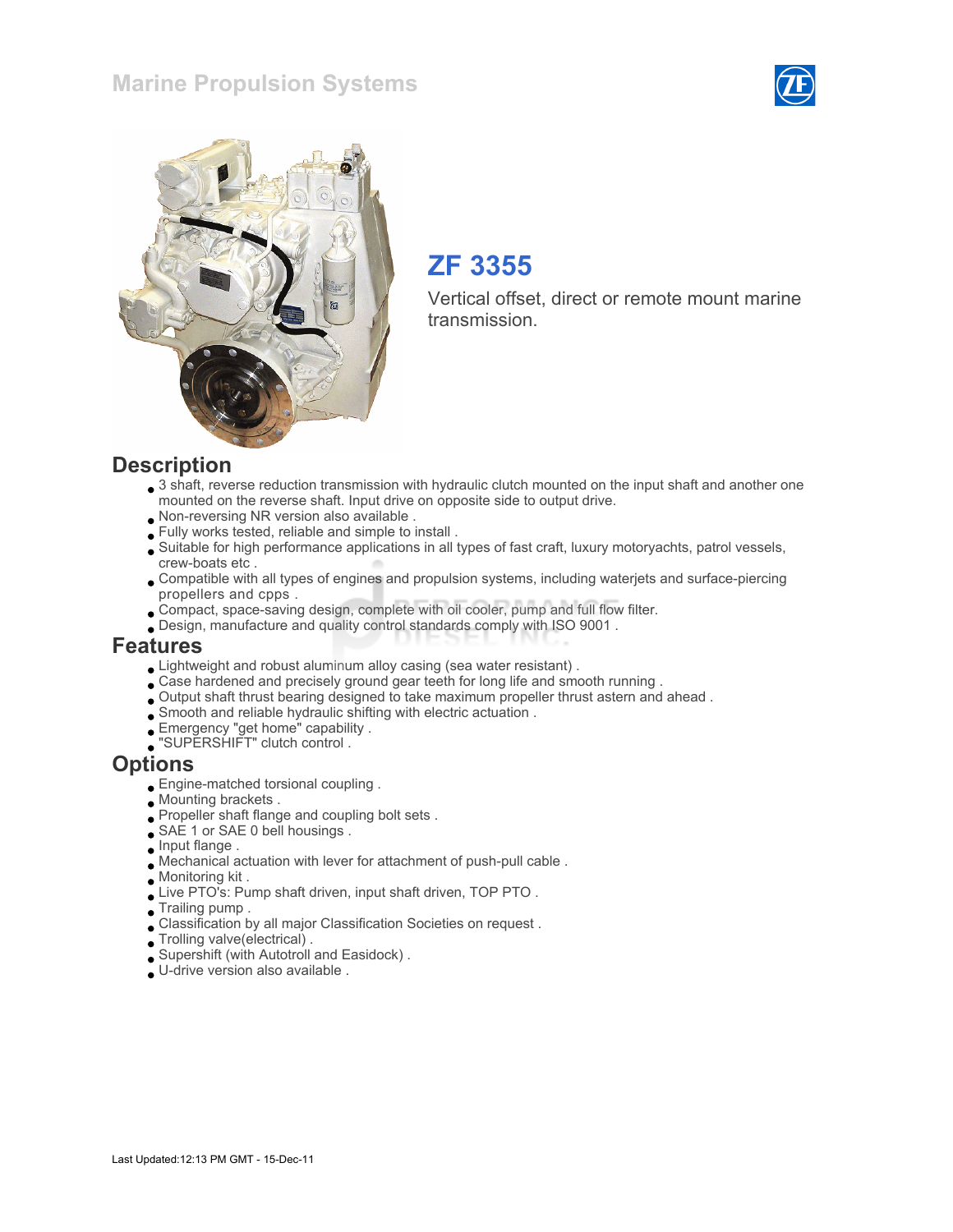

### Pleasure Duty

| <b>RATIOS</b>                                             |    | MAX.<br>POWER/RPM<br><b>TORQUE</b> |                                   |    | <b>INPUT POWER CAPACITY</b> |          |    |          |          |    | MAX.<br><b>RPM</b> |
|-----------------------------------------------------------|----|------------------------------------|-----------------------------------|----|-----------------------------|----------|----|----------|----------|----|--------------------|
|                                                           | Nm | ftlb                               | <b>kW</b>                         | hp | <b>kW</b>                   | hp       | kW | hp       | kW       | hp |                    |
|                                                           |    |                                    |                                   |    |                             | 2100 rpm |    | 2300 rpm | 2450 rpm |    |                    |
| $\blacksquare$ 3.519*, 4.000, 4.478, 4.727*, 5.000   6197 |    | 4571                               | 0.6489 0.8702 1363 1827 1492 2001 |    |                             |          |    |          |          |    | 1590  2132   2600  |

\* Special Order Ratio.

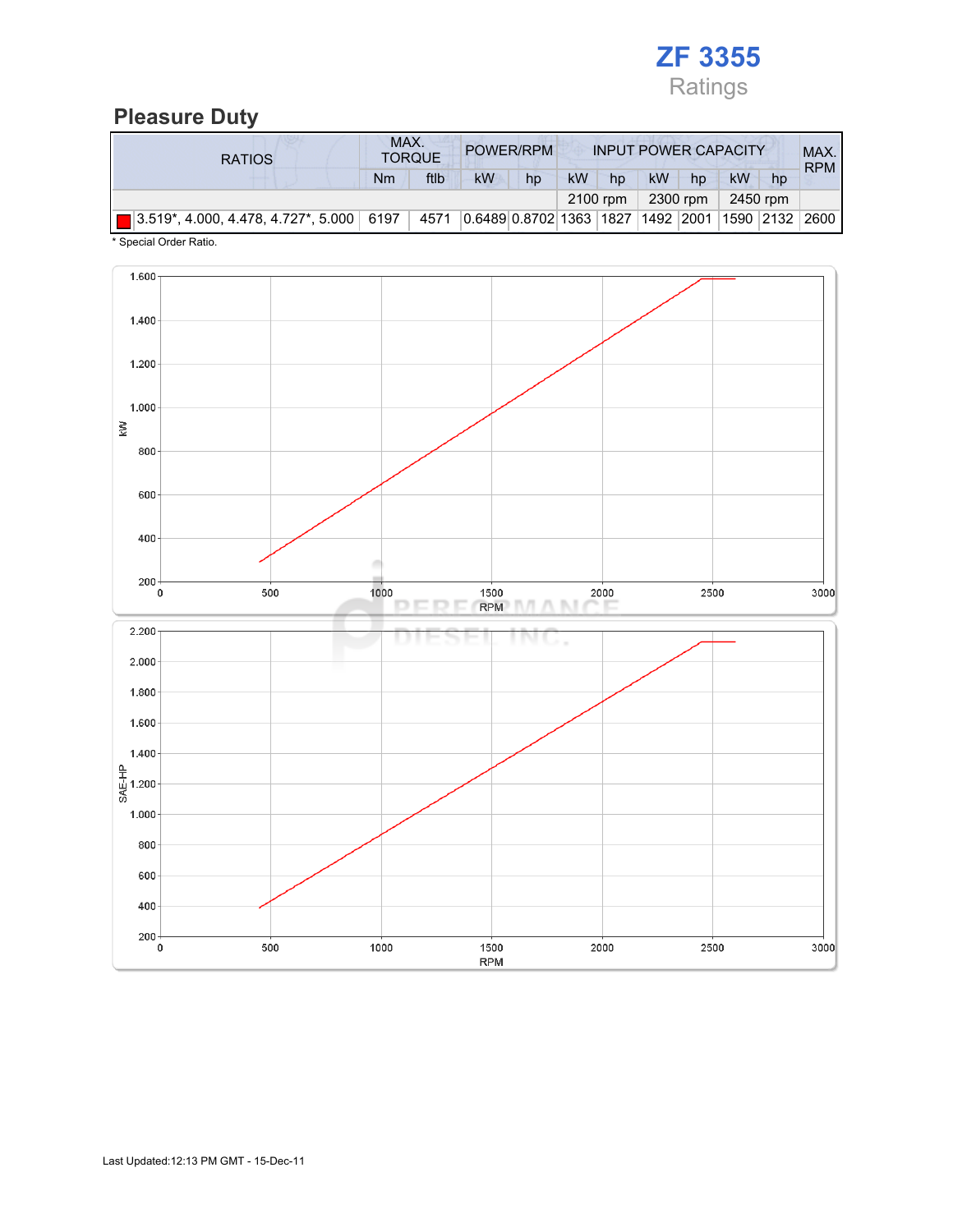

## Light Duty

| <b>RATIOS</b>                                                                                    | MAX.<br><b>TORQUE</b> |      |                                                  | POWER/RPM<br><b>INPUT POWER CAPACITY</b> |           |          |           |    |          |    | MAX.<br><b>RPM</b> |
|--------------------------------------------------------------------------------------------------|-----------------------|------|--------------------------------------------------|------------------------------------------|-----------|----------|-----------|----|----------|----|--------------------|
|                                                                                                  | Nm                    | ftlb | kW                                               | hp                                       | <b>kW</b> | hp       | <b>kW</b> | hp | kW       | hp |                    |
|                                                                                                  |                       |      |                                                  |                                          |           | 2100 rpm | 2300 rpm  |    | 2450 rpm |    |                    |
| $\boxed{2.519^*}$ , 4.000, 4.478, 4.727 $^*$ , 5.000 $\boxed{5584}$<br>$*$ Consider Order Detter |                       |      | 4119 0.5847 0.7841 1228 1647 1345 1803 1433 1921 |                                          |           |          |           |    |          |    | $^{\circ}$ 2600 l  |

Special Order Ratio.

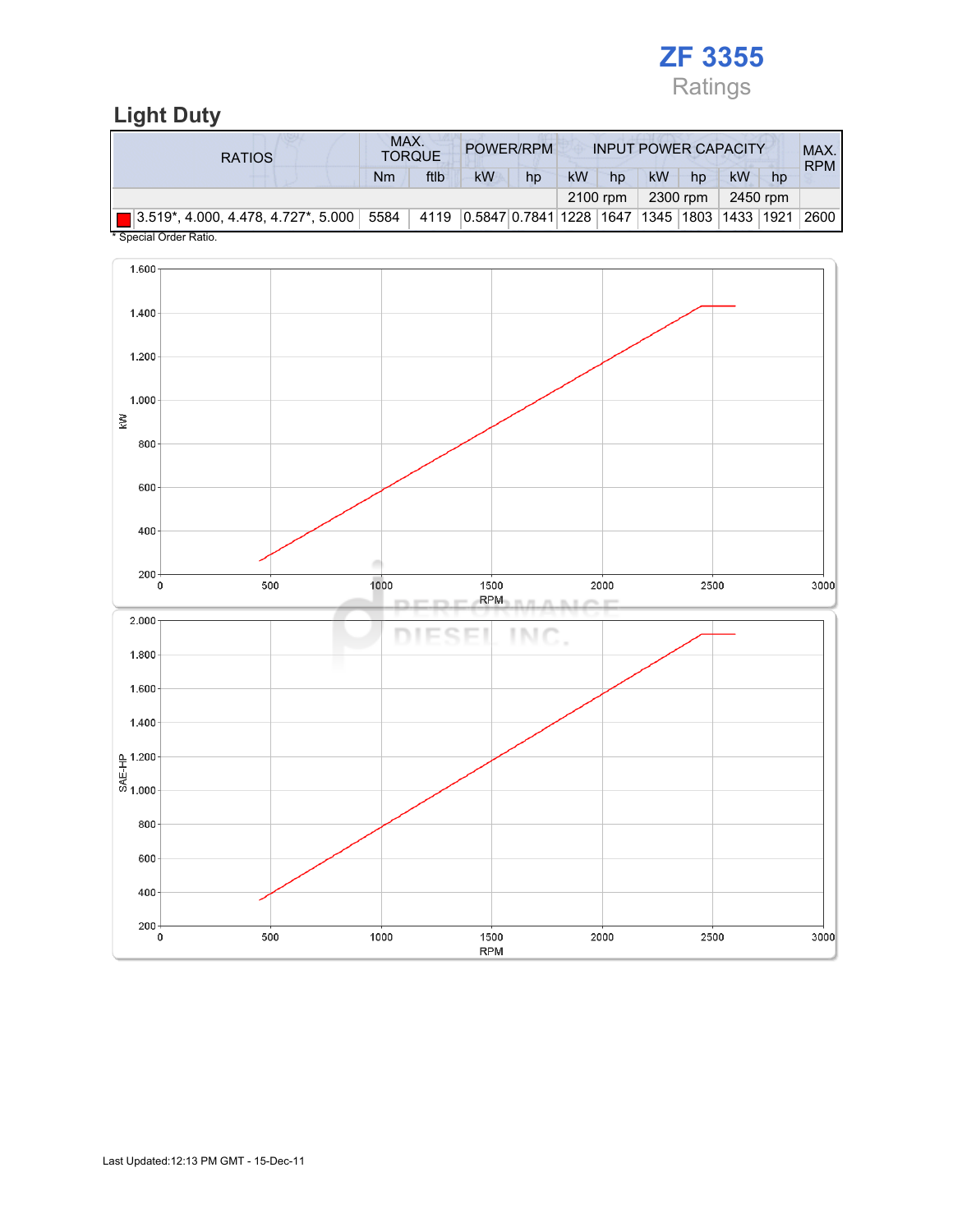# ZF 3355 Ratings

### Medium Duty

| <b>RATIOS</b>                            | <b>MAX. TORQUE POWER/RPM</b> |      |                                                      |    | <b>INPUT POWER CAPACITY</b> |          |           |            |          |    | MAX.       |
|------------------------------------------|------------------------------|------|------------------------------------------------------|----|-----------------------------|----------|-----------|------------|----------|----|------------|
|                                          | Nm                           | ftlb | kW                                                   | hp | kW                          | hp       | <b>kW</b> | hp         | kW       | hp | <b>RPM</b> |
|                                          |                              |      |                                                      |    |                             | 1800 rpm |           | $2100$ rpm | 2250 rpm |    |            |
| $\boxed{ }$ 3.519*, 4.000, 4.478, 4.727* | 5260                         | 3880 | 0.5508 0.7386 991 1330 1157 1551 1239 1662 2600      |    |                             |          |           |            |          |    |            |
| $\vert$ 5.000                            | 5091                         |      | 3755 0.5331 0.7149 960 1287 1119 1501 1199 1608 2600 |    |                             |          |           |            |          |    |            |
| * Special Order Ratio.                   |                              |      |                                                      |    |                             |          |           |            |          |    |            |

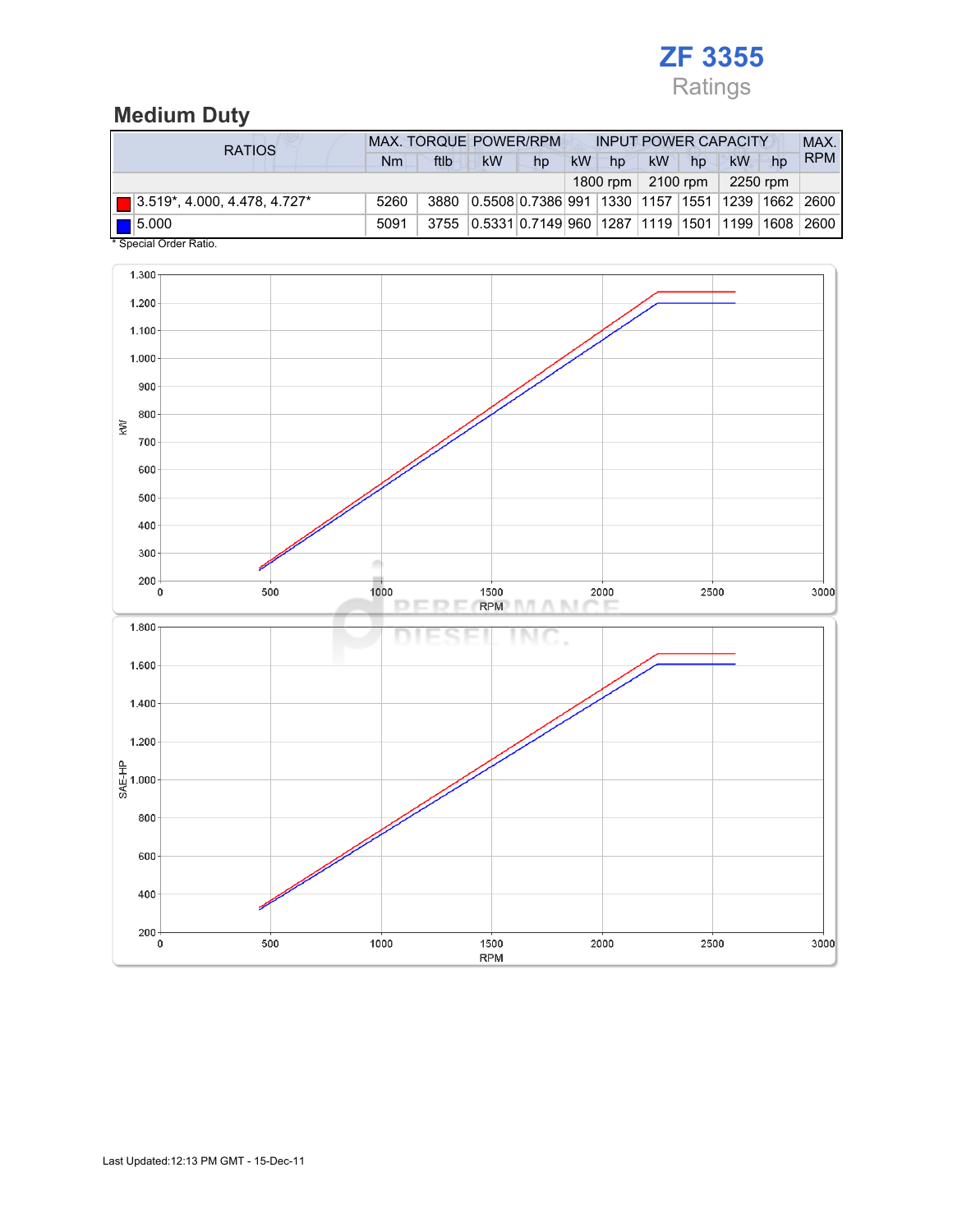## ZF 3355 Dimensions

Œ



| mm (inches) |                |                |    |                |                            |  |                                                                                                    |    |           |  |  |
|-------------|----------------|----------------|----|----------------|----------------------------|--|----------------------------------------------------------------------------------------------------|----|-----------|--|--|
|             | B <sub>1</sub> | B <sub>2</sub> | H1 | H <sub>2</sub> |                            |  | L2                                                                                                 | L3 | Bell Hsg. |  |  |
|             |                |                |    |                |                            |  | 385 (15.2) 375 (14.8) 375 (14.8) 345 (13.6) 722 (28.4) 670 (26.4) 595 (23.4) 132 (5.20) 150 (5.90) |    |           |  |  |
|             |                | Weight kg (lb) |    |                | Oil Capacity Litre (US qt) |  |                                                                                                    |    |           |  |  |
|             |                | 670 (1.474)    |    |                | 36.0(38.2)                 |  |                                                                                                    |    |           |  |  |

## SAE Bell Housing Dimensions

|              |    |    |                                                                   |  | <b>Bolt Holes</b> |                 |  |  |
|--------------|----|----|-------------------------------------------------------------------|--|-------------------|-----------------|--|--|
| SAE No.      |    |    |                                                                   |  |                   | <b>Diameter</b> |  |  |
|              | mm | mm | mm                                                                |  |                   | mm              |  |  |
| <sup>0</sup> |    |    | 647.7   25.5   679.45   26.75   711.2   28.0   16   13.49   17/32 |  |                   |                 |  |  |
|              |    |    | 511.18 20.125 530.23 20.875 552.45 21.75 12 11.91 15/32           |  |                   |                 |  |  |

## Output Coupling Dimensions

|    |              |       |              |        |              |                                                         | <b>Bolt Holes</b> |      |              |  |  |
|----|--------------|-------|--------------|--------|--------------|---------------------------------------------------------|-------------------|------|--------------|--|--|
|    |              |       |              |        |              |                                                         | No.               |      | Diameter (E) |  |  |
| mm | $\mathsf{I}$ | $-mm$ | $\mathsf{I}$ | $mm -$ | $\mathsf{I}$ | mm                                                      |                   | mm   |              |  |  |
|    |              |       |              |        |              | 390   15.4   345   13.6   250   9.84   30.0   1.18   12 |                   | 24.2 | ገ 95         |  |  |



ICE

 $B_2$